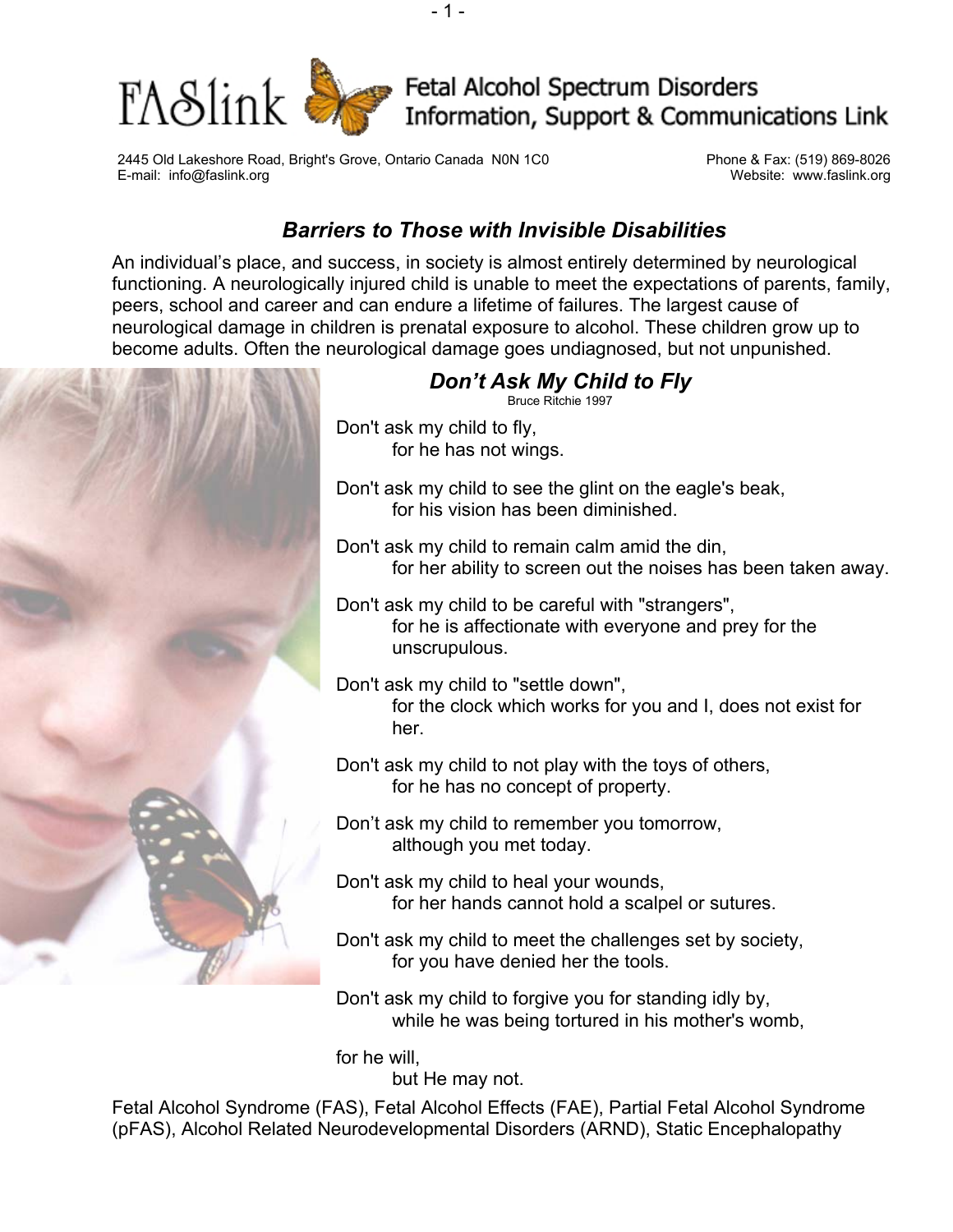(alcohol exposed) (SE) and Alcohol Related Birth Defects (ARBD) are all names for a **spectrum of disorders caused when a pregnant woman consumes alcohol.** 

Fetal Alcohol Spectrum Disorders (FASD) is not a threshold condition. It is a continuum ranging from mild intellectual and behavioural issues to the extreme that often leads to profound disabilities or premature death.

Fetal Alcohol Spectrum Disorders are 100% preventable.

The sole cause is prenatal alcohol exposure. It is not hereditary.

A child does not grow out of it. However, early diagnosis and intensive intervention can make an enormous difference in the lifetime prognosis.

# *Rates of Exposure*

Legally intoxicated is defined as a Blood Alcohol Level (BAL) of .08%. A 100 lb (45 kg) female consuming 5 standard drinks will reach a **BAL of .25% - three times the legal limit**. BAL reduces .01% per hour. A drink equals a 12 oz. regular beer, 1.5 oz. shot of 80 proof liquor, or 4 oz. glass of regular table wine.

The Statistics Canada, Canadian Community Health Survey, 2000/01 found that:

- 19.8% of girls age 12 to 19 26.0% ages 20 to 24 19.9% ages 20 to 34 consumed 5 or more drinks on each occasion **12** or more times per year
- 32.2% ages 15 to 34 consumed 5 or more drinks on each occasion **1 to 11** times per year.

Roughly 50% of pregnancies are unplanned.

Most girls are 2 to 3 months pregnant before they find out. It is likely that **about 20% of babies have been exposed to multiple episodes** in high levels of alcohol in the first trimester, before the girl even knew she was pregnant. It is Party Hearty Time. The vast majority of these girls are NOT alcoholics.

Even low levels of consumption, as low as 1 drink per week, are adversely related to child behaviour.

There is no known safe level of alcohol consumption during pregnancy.

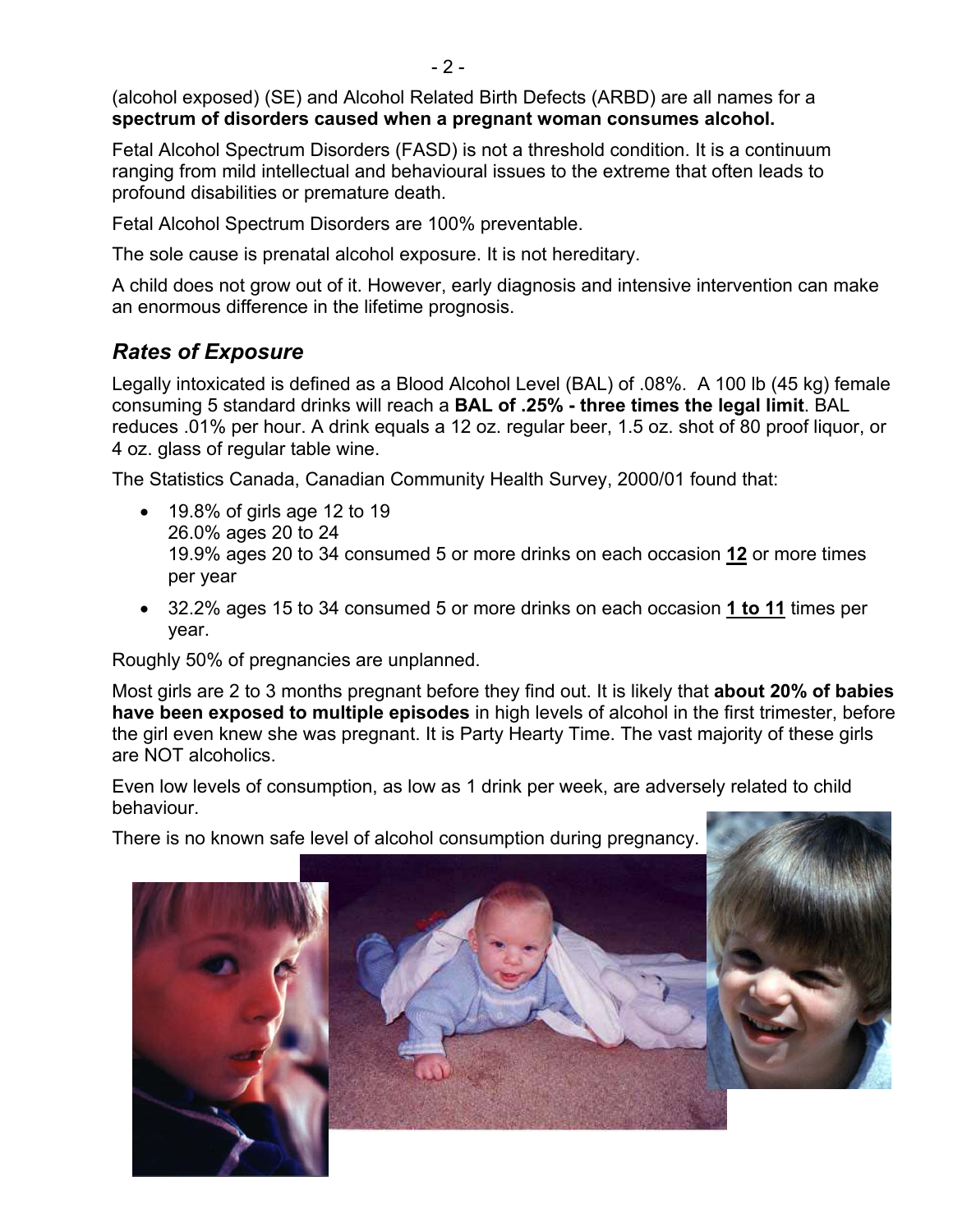# *Results of pre-natal alcohol exposure can include:*

| Attention Deficit Disorders - ADD                                          | <b>Attention Deficit Hyperactivity</b><br>Disorder - ADHD                        | <b>Mental Retardation</b>                                                        |
|----------------------------------------------------------------------------|----------------------------------------------------------------------------------|----------------------------------------------------------------------------------|
| Developmental delay                                                        | Failure to thrive syndrome                                                       | Swallowing/Feeding disorders                                                     |
| Little or no retained memory                                               | Severe loss of intellectual potential                                            | Loss of intellectual functioning (IQ)                                            |
| Poor adaptive skills transferring<br>learning to new situations (AQ)       | Severely compromised life skills<br>development                                  | Emotional maturity far below<br>chronological age                                |
| Behavioural problems                                                       | Inability to predict consequences<br>of actions                                  | Extreme impulsiveness                                                            |
| Poor judgment                                                              | Little or no capacity for<br>interpersonal empathy - social<br>cues              | Little or no capacity for moral<br>judgment                                      |
| Highly concrete. Inability to<br>understand abstract concepts              | Tourette's traits                                                                | Reactive outbursts                                                               |
| Autistic traits / Asperger syndrome                                        | Cognitive perseveration                                                          | Echolalia                                                                        |
| Bi-polar disorder / Manic Depression                                       | Depression                                                                       | Suicide                                                                          |
| Sociopathic behaviour                                                      | Sleep disorders / Night terrors                                                  | Sensory integration problems                                                     |
| Higher than normal to dangerously<br>high pain tolerance for major insults | Extreme sensitivity to touch, food<br>and clothing texture and minor<br>injuries | Developmental coordination disorder<br>- Fine and gross motor skills<br>problems |
| Microcephaly                                                               | Height and weight deficiencies                                                   | Cerebral palsy                                                                   |
| <b>Heart defects</b>                                                       | <b>Heart failure</b>                                                             | Death                                                                            |
| Deafness / Hearing problems                                                | Central auditory processing<br>disorder                                          | Developmental speech and language<br>disorder                                    |
| Mild to severe vision problems                                             | Esotropia                                                                        | Dyslexia                                                                         |
| <b>Facial anomalies</b>                                                    | Serious maxilo-facial deformities                                                | Cleft palate                                                                     |
| Dental abnormalities                                                       | Immune system malfunctioning                                                     | Asthma                                                                           |
| Complex seizure disorder                                                   | Epilepsy                                                                         | <b>Tremors</b>                                                                   |
| <b>Tight hamstrings</b>                                                    | Rigidity                                                                         | Slack muscles                                                                    |
| <b>Genital deformities</b>                                                 | Hernia                                                                           | Precocious puberty                                                               |
| Renal (liver) failure                                                      | Kidney defects                                                                   | Hip deformities                                                                  |
| Underdeveloped fingers                                                     | Shortened and bent little finger                                                 | Spinal dimple                                                                    |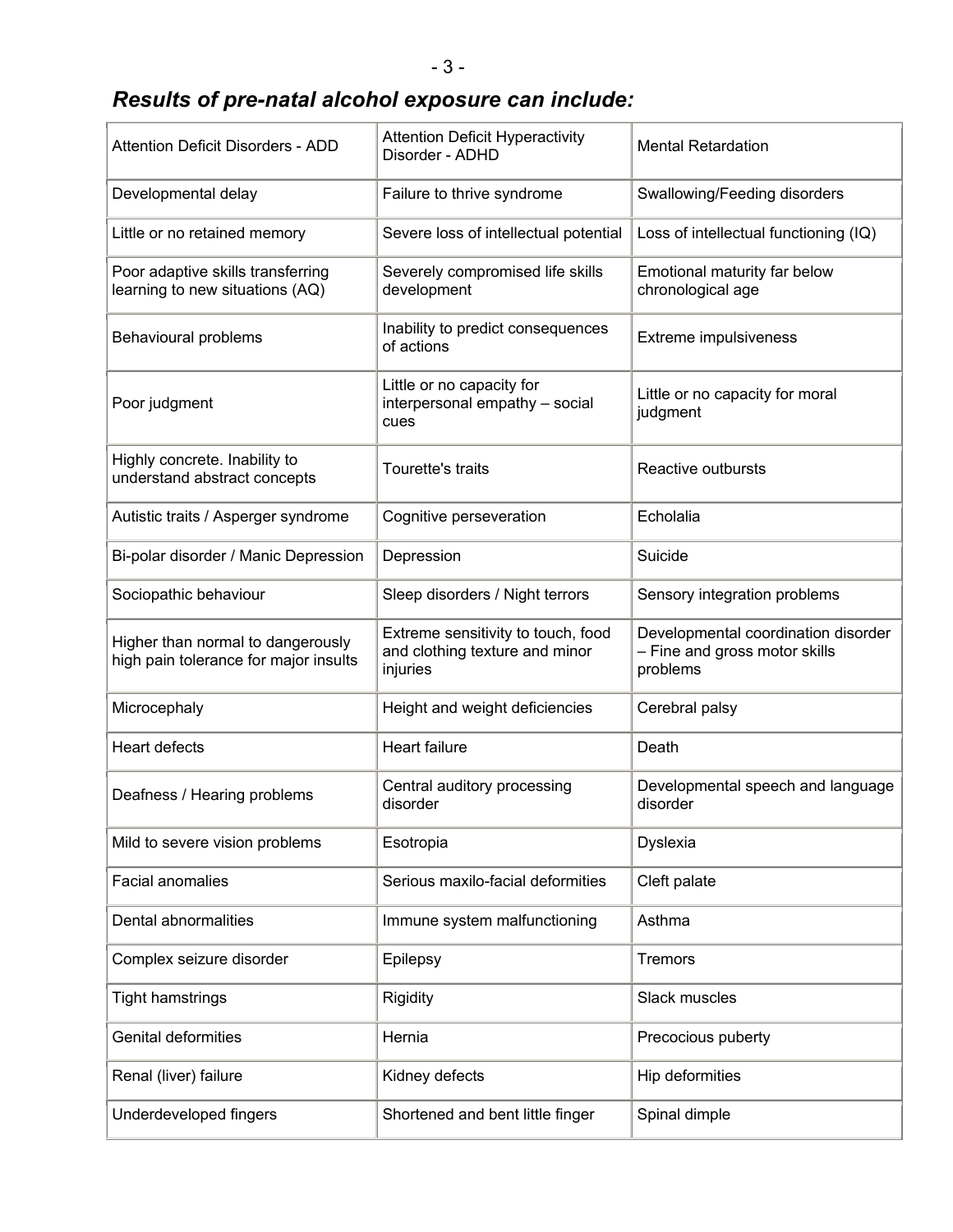



6 Week-Old Baby Normal brain

6 Week-Old Baby Fetal Alcohol Syndrome brain

 $-4-$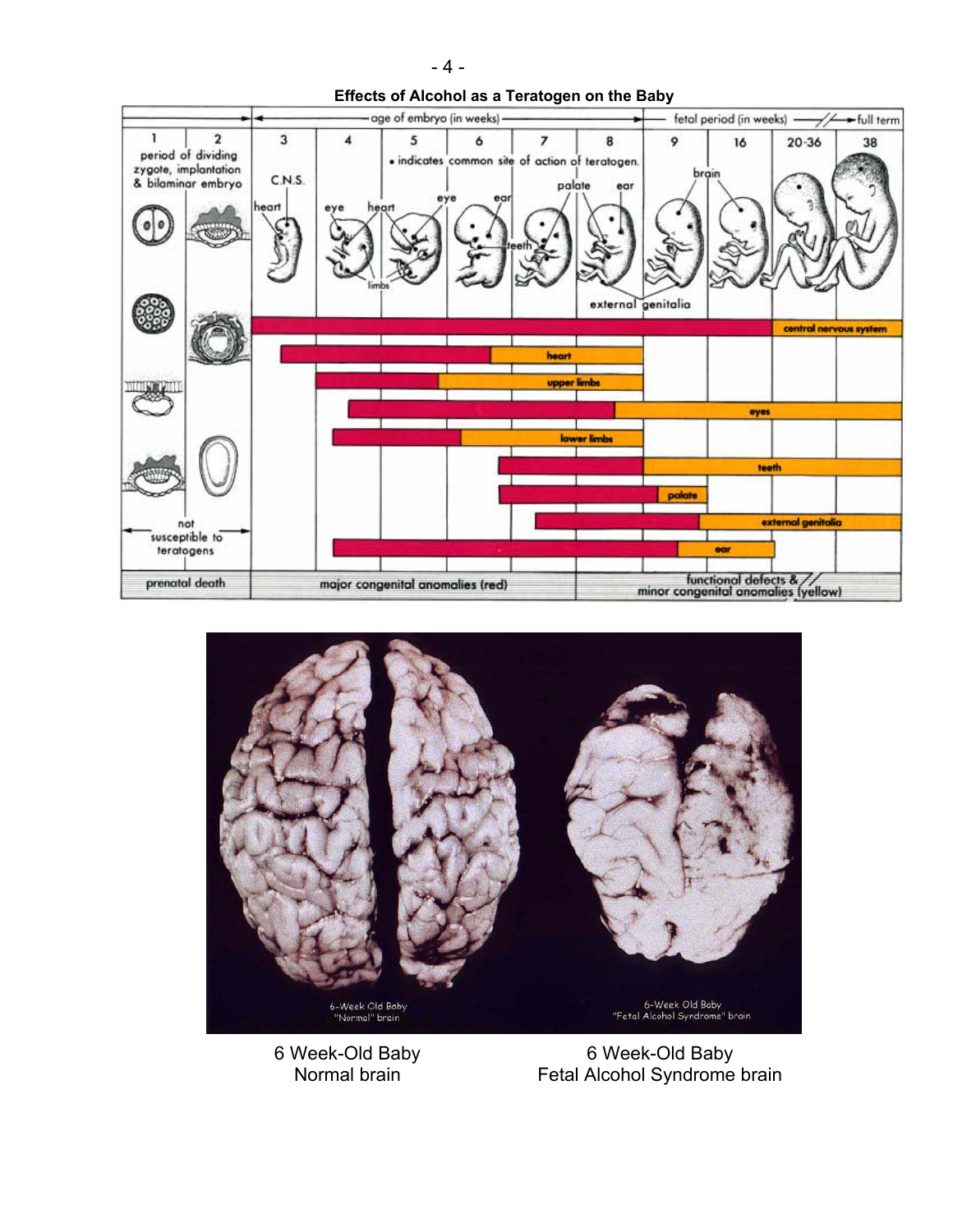## *Brain Injury*

The brain's **Frontal Lobes** control judgment, inhibition, concentration, self-control, conscience, personality and emotional traits as well as cognition and memory, motor speech and movement skills.

The **Left** Hemisphere deals with language based memory - **logical interpretation** of language, mathematics, abstraction and reasoning, facts and rules (such as safety and social).

The **Right** Hemisphere deals with **holistic functioning -** processing of images, sound, touch, for a "holistic" picture. Memory here is visual, auditory and spatial. So, the Left side is logic, facts, rules. The Right side is sensory input and reactive.

The **Corpus Callosum** connects right and left sides to allow communication between the hemispheres. The Right side senses input, checks with the Left side to see if there are rules to deal with this pattern of input, integrates the stored information and reacts in a modified way. Damage to any of these systems causes very poor, inappropriate response.

For example, if the Corpus Callosum cannot access the appropriate information, quickly enough (or at all), then reaction to stimulae will be completely spontaneous, impulsive. Alcohol seriously damages the physical structures, "wiring" and brain chemistry. In many FASD individuals, the Corpus Callosum is damaged or missing.

One resulting problem can be failure to follow instructions. The individual may be able to physically hear instructions (right hemisphere) but be unable to process the meaning of the request and develop a prompt and appropriate response. The individual may then be seen as being oppositional and treated accordingly.

## *FASD is grossly under-reported.*

The Canadian Paediatric Society states:

"Fetal alcohol syndrome (FAS) is a common yet under-recognized condition resulting from maternal consumption of alcohol during pregnancy. While preventable, FAS is also disabling."

"Health care providers play an important role in identifying babies or children with FAS. They should become familiar with the screening tools that are available to diagnose the condition in children at various ages."

 "FAS diagnostic and treatment services require a multidisciplinary approach, involving physicians, psychologists, early childhood educators, teachers, social service professionals, family therapists, nurses and community support circles."

Yet medical schools in Ontario do not teach FAS screening or diagnostic procedures to undergraduate physicians. On graduation, these doctors will be the front-line family physicians. Such information is only taught to post-graduate students specializing in addictions.

There are very few Ontario doctors who have received any training to diagnose FASD. Most doctors prefer to use "non-judgmental" diagnoses such as ADD, ADHD, LD, MR, RAD, ODD, Bi-Polar, Tourette's, etc.. These "diagnoses" don't imply the mother has done something that could have affected her baby during pregnancy - no alcohol related social stigma. However, they can also lead to inappropriate treatment and a lifetime of pain. Failure to identify the real source can lead to more children being born with the same issues to the same mothers and the cycle continuing into the next generation - FASD children having FASD babies. Alcohol,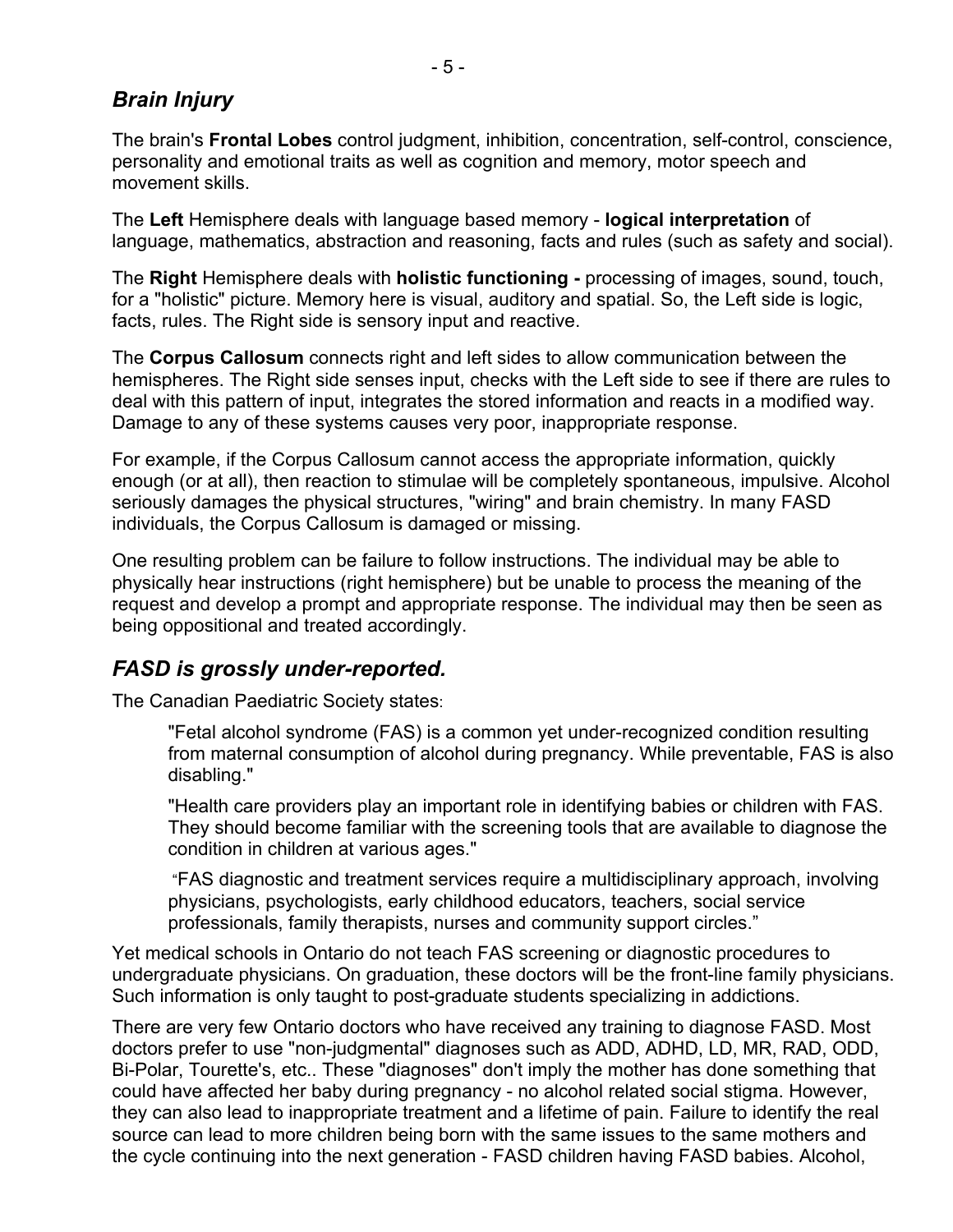hormones, a twitch in the kilt, poor impulse control and inability to predict consequences are a deadly combination. Accidents cause people. "Denial" is not just a river in Egypt.

The Canadian Paediatric Society in their Position Statement on Fetal Alcohol Syndrome states: "Funding should not depend on a formal diagnosis of FAS. Because of waiting lists and the lack of a definitive diagnosis, the 'window of opportunity' for dealing with behavioural abnormalities and preventing secondary disabilities is often missed. Currently, only children who are labelled as 'disabled' can access funding. FAS and related developmental and physical conditions should be considered disabilities that are eligible for financial help."

The failure of the Ontario Medical Schools to provide such diagnostic training at the undergraduate level results in the denial of diagnostic services to thousands of children with FAS related congenital disabilities.

## *The Invisible Disability*

Neurological injury is often called the invisible disability. You can't physically see it, but it is as disabling as any condition of the human body, mind and spirit. Crutches, braces, wheelchairs, white canes, missing limbs and burns are visible indicators of visible disabilities.

What does a person with FASD look like? These individuals may have apparently normal physical characteristics. Even a person with full FAS may not look unusual. The average untrained person will not recognize a person with FASD just by looking at him or her.

FAS (Fetal Alcohol Syndrome) individuals may or may not have a distinctive physical appearance and lower IQs, but have lower crime and addiction rates than FAE individuals as they get earlier diagnosis and can be better protected by society and their parents.

While FAE (Fetal Alcohol Effects) individuals may lack the outward physical appearance of alcohol damage, and generally have higher IQ's, the internal damage to the brain and other organs can be just as serious as full FAS.

The intellectual abilities of individuals with FASD can vary greatly. To-date, a wide range of IQ has been documented: 29 to 120 for FAS and 42 to 142 for FAE.

**IQ** measures convergent fact based thinking. Life skills require **AQ**, divergent adaptive thinking that in FAE individuals will be substantially lower than their IQ. However, because FAE individuals "look normal" they are expected to perform normally. These issues lead to secondary disabilities. Primary disabilities are those the child is born with. Secondary disabilities are those that develop as a result of failure to properly deal with the primary disabilities.

Some support programs in various jurisdictions require that an individual's IQ be below 70. Yet an individual can test at an IQ of 71 but have an AQ of 50, making them as profoundly disabled as those with a much lower IQ yet ineligible for supports. Much greater flexibility in the system is required.

"**The girls get knocked up and the boys get locked up."** They are followers, easily misled, with little or no appreciation of consequences. Without intervention, many ride the justice system merry-go-round or become **"homeless street people"**. They are required to compete in society but have been denied the tools to do so.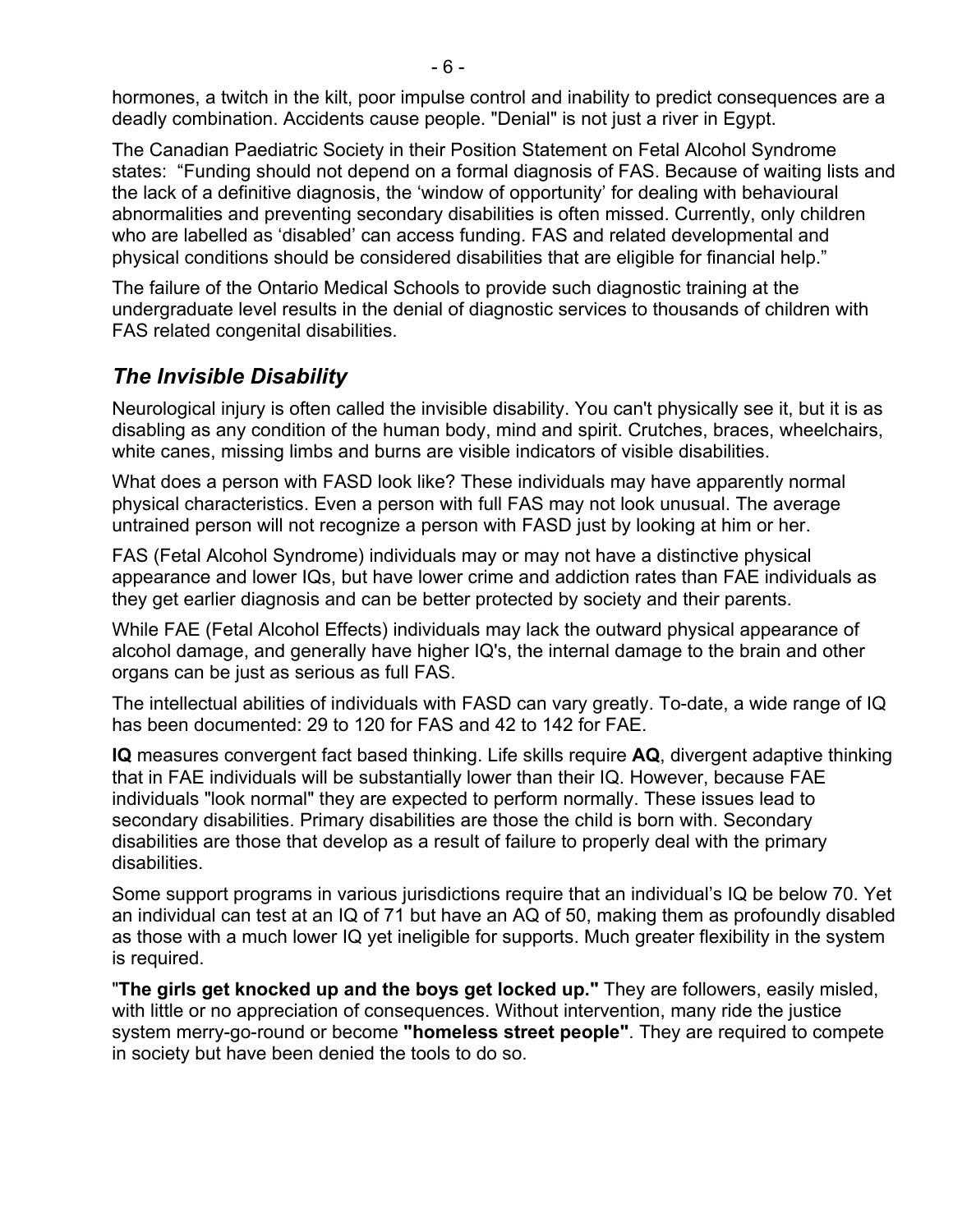### **Of FAE individuals between the ages of 12 and 51**:

- 95% will have mental health problems;
- 60% will have "disrupted school experience";
- 60% will experience trouble with the law;
- 55% will be confined in prison, drug or alcohol treatment centre or mental institution;
- 52% will exhibit inappropriate sexual behaviour.

### **Of FAE individuals between 21 and 51**:

- more than 50% of males and 70% of females will have alcohol and drug problems;
- 82% will not be able to live independently;
- 70% will have problems with employment

Typically, an FASD individual emotionally functions at about ½ their chronological age.

## *Youth in Care*

FASD children can become the forgotten kids - the children that have nearly invisible disabilities. They have their arms and legs, can see and hear, run, play, etc., but most have never been to a birthday party or a sleep-over. They are last to be chosen to play, and first to be blamed. Their illnesses aren't fatal, but a small part of their hearts and souls die with every rejection. Their behaviours may seem odd or unpredictable to themselves as much as to society.

50 years ago, the vast majority of children placed for adoption came from healthy young teens that "got into trouble" and became pregnant. The social stigma of being an unwed mother and the lack of financial supports were serious problems. Today the stigma has virtually disappeared and many babies born to unwed young mothers are raised by their mother and the grandparents in the family home. The availability of birth control has also made a difference. Today, a very large percentage of children in care have been removed from abusive homes, usually involving alcohol and other drugs. Most of these children have been prenatally exposed to high levels of alcohol and will pay the price for a lifetime. Often, these are children who are difficult to place and who grow up bouncing through many, many foster homes. They started with serious primary disabilities and become adults with a bunch of secondary disabilities added on.

Thousands of children in foster care in Ontario are denied adoption because although their birth parent(s) / birth family may not be able to care for them, the biological families do not want to permanently lose contact with them and the possibility of playing some role in their lives. Consequently, they refuse to waive their parental rights and the children remain in limbo. Ontario must adopt an Open Adoption system. Many other jurisdictions have successful systems of Open Adoption.

"I can't possibly imagine what was going through my mothers head when she was drunk. I wish I knew because if I knew I probably wouldn't be so angry with her. I'm still pretty close to her even after being adopted because luckily I had an open adoption and I'm very glad because I have gotten the chance to know her sober.

There are also times that I have a hard time with my disability and get angry with her for drinking but I also know that she didn't know as much about how dangerous it was for a baby back when I was born in 1980.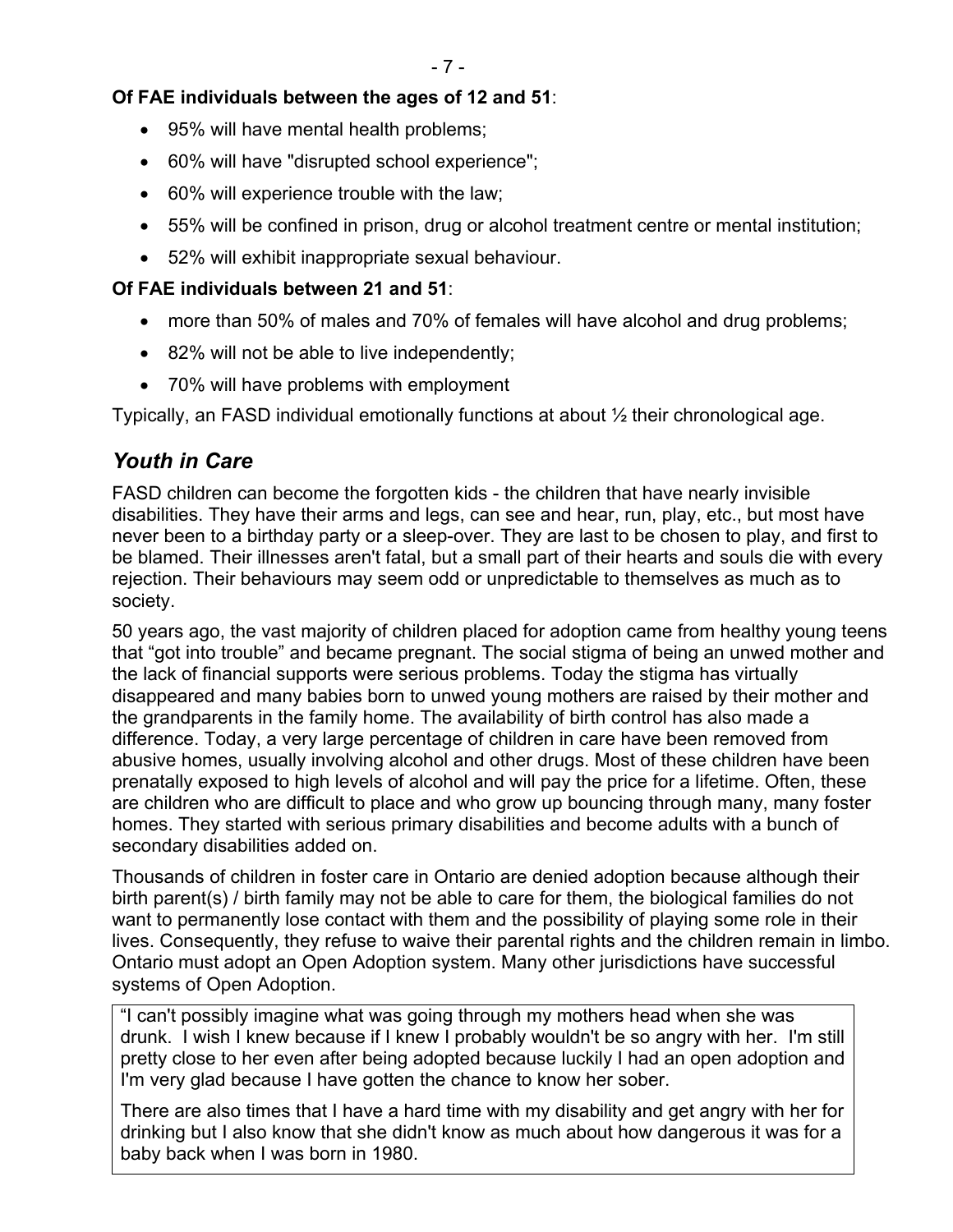My mother started drinking when she was 13 and was an alcoholic by the time she was 16. My grandparents tried to get her treatment several times but she could never stick with it. She drank while she was pregnant with my brother, who died as a baby from Hydrocephalus. Obviously, she drank while she was pregnant with me, and she drank while she was pregnant with my sister, who has FAE.

I would never wish any of it upon anyone, but I wouldn't change it for myself for it has made me who I am today and it also gave me the ability to help others and teach others and I think that is one of the greatest gifts I could have gotten.

By the way, I forgot to mention that she has been sober for over 10 years now and I'm more proud of her than ever." *Erica – FASlink adult with FAE.*

Adoption agencies are faced with a dilemma. If a child is diagnosed with FASD, they must disclose it to potential adoptive parents, or face lawsuits. But disclosure may reduce the chances for a particular child to be adopted. However, if they do not have a diagnosis of FASD, they do not have to disclose the fact. But the child and family will then be at high risk of secondary disabilities, inappropriate treatment and a lifetime of pain and frustration.

Some agencies have been known to threaten termination of a foster contract if the foster parents go to a non-agency doctor and obtain a diagnosis of FASD. This is nothing short of criminal behaviour in our opinion.

Every child entering an agency's care should be thoroughly screened and at any indication of FASD or prenatal alcohol exposure, should be seen by a doctor trained to diagnose FASD. Detailed records must be kept.

## *Education*

Typical of school boards in Canada, the Lambton Kent District School Board (urban / rural mix) with 28,000 Elementary and Secondary School students has 6,000 students receiving services from the Special Education Department. Of the 6,000, only 250 are classified as "Gifted" with the balance having **significant disabilities** (**20.6%**). While not all the individuals with disabilities are identified as the disabilities having been caused by prenatal exposure to alcohol, the vast majority of the disabilities are of types known to be caused by prenatal alcohol exposure. Being "Gifted" can also carry a significant burden of disabilities.

Our children have disabilities, but their biggest handicaps are the battles we have to continuously fight to get the services they need and that they have a human right to receive. Early diagnosis and intensive intervention can dramatically improve the FASD child's chances for success and the avoidance of secondary disabilities.

It is time that the Ministry of Education formally recognized FASD as a disability requiring a broad range of supports. Currently, children with FASD have to be pigeonholed into other "exceptionality" categories to obtain special needs services.

Inter-ministerial turf barriers can be a serious problem. A Special Services At Home worker may be available to the disabled child, if the parent is prepared, and skilled enough, to do battle to get the service. The Special Services at Home (SSAH) program helps children with developmental or physical disabilities and adults with a developmental disability to live at home with their families by providing funding on a time-limited basis to address individual needs. With this funding, families can purchase some supports and services which they could not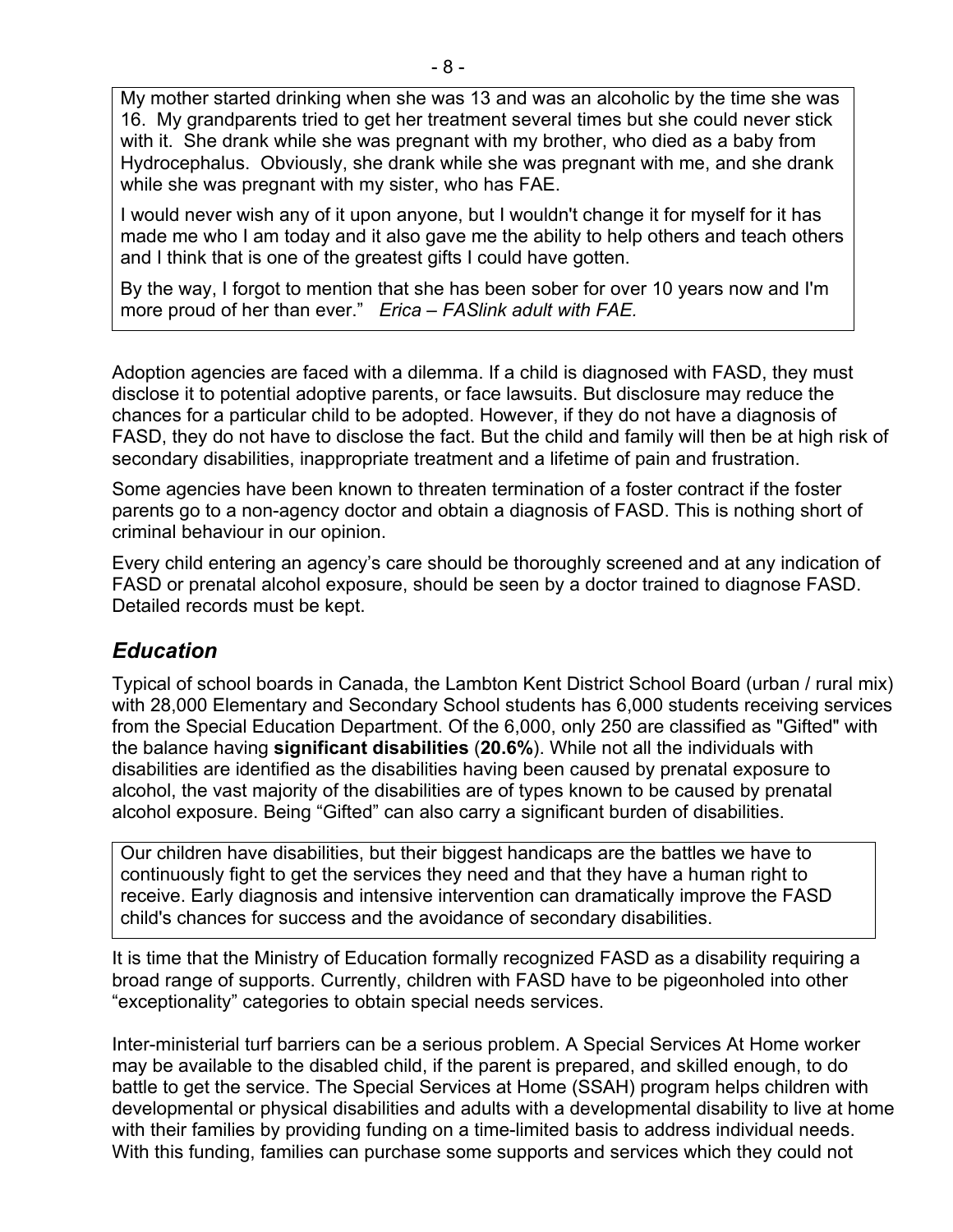normally provide themselves and are not available elsewhere in the community. Funding is very limited and only "highest priority" families-in-crisis receive approval. More funding is needed.

From personal experience, this program can be extremely effective. However, the support worker is not permitted to enter a school. That is Ministry of Education territory. But the Ministry of Education does not have sufficient funding to provide the needed dedicated support worker, an Educational Assistant, for the child who qualifies for the Special Services at Home program. As a result, the child is denied the needed support services. We need co-operation between Ministries, not territorial barricades.

**The Grade 10 Literacy Test** is almost a guaranteed failure for many FASD children. Most deal with significant communications disabilities. Failure to waive the requirement for FASD kids means they may not receive a Secondary School Graduation Diploma. The "Certificate" alternative is meaningless to educational institutions and employers alike.

"Incorporating accommodation into the standard itself ensures that each person is assessed according to her or his own personal abilities, instead of being judged against presumed group characteristics." - Supreme Court of Canada in *Grismer*

World-renowned physicist and Cambridge University professor Dr. Stephen Hawking has been honoured for his continued ground-breaking research in theoretical physics and his influence on young scientists around the world. And he's done most of this work while confined to a wheelchair, brought on by the progressive neurological disease amyotrophic lateral sclerosis, or Lou Gehrig's Disease. He is unable to write or type and his verbal communication is very slow and must be translated by his support worker / assistant. Hawking is the Lucasian Professor of Mathematics at Cambridge, a post once held by Isaac Newton. Perhaps his most impressive feat was writing the international bestseller *A BRIEF HISTORY OF TIME*. The book spent more than four years on the London Sunday Times bestseller list—the longest run for any book in history.

Given the present requirements of the Grade 10 Literacy Test and the nature of Dr. Hawking's disabilities, today, with the limits on accommodations, he would not be able to pass the test or graduate in Ontario with an Ontario Secondary School Graduation Diploma. As a result he could not have been admitted to university. What an incredible loss it would have been to the world.

Failure to receive an OSSGD effectively bars entrance to university, community college, trades apprenticeship programs and most decent paying jobs. Yet many FASD kids could become terrific mechanics, trades people, construction, transport and plant workers, if they could get past the personnel department's OSSGD Grade 12 requirements. Perhaps they could be elected to political office. The Literacy Test's 25% failure rate, combined with the excessive stresses of the new curriculum is leading to a 25% drop-out rate in Grade 10. This guarantees a new slave class, fodder for the justice system (law enforcement, court and corrections are large employers) and increased stress on the social support systems of the country. It is no different than requiring a quadriplegic in a wheelchair to do the pole vault to graduate. It is access denial of the worst type - denial of access to a decent future.

My experience with the Principals and staff in the schools has been wonderful. I have been Co-Chair of my child's school councils (Elementary and High School) for many years. They are doing an incredible job with the limited resources available to them.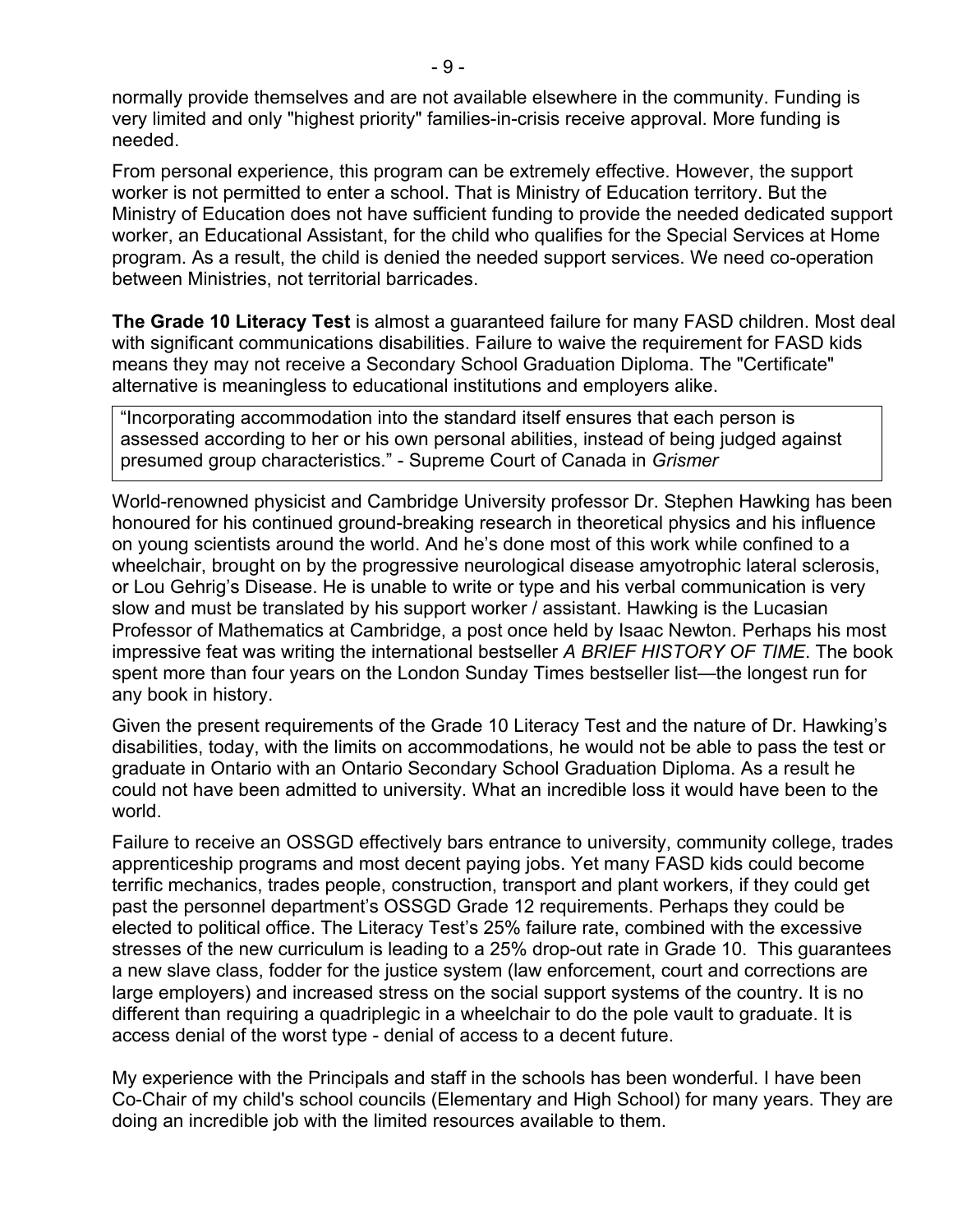The fixes have to come at the government policy and funding level. The objective of the education system should be to prepare every individual to make the greatest contribution possible to society and enjoy a positive, fulfilling life.

### *Homelessness*

Poor impulse control, failure to predict consequences and inability to plan or manage money (pay rent, utilities, etc.) often lead to eviction. No fixed address denies social assistance and therefore no money for survival. Morality begins at 2000 calories per day. Therefore, see Justice System.

Consider the majestic impartiality of the law. It makes begging and sleeping under bridges illegal for rich and poor alike.

A program of advocates for people with mental health and neurological injury issues is needed. They could assure that the rent and utilities are paid on time, appointments (medical, probation, etc) are kept, healthy food is purchased and a spending money allowance is available and makes it through the month. Inability to be able to manage money because of mental disability is a major barrier to access to decent housing.

> FASD individuals will always require an "external brain" (parent, spouse, advocate, support worker).

## *Justice System*

You cannot cure neurological damage with punishment. The Canadian Charter of Rights and Freedoms states: "Everyone has the right to life, liberty and security of the person and the right not to be deprived thereof except in accordance with the principles of fundamental justice."

There are those people from whom the public needs protection, particularly those who use violence as an integral part of their lifestyle. And there are those who need protection from "society" and the "justice system". Too often the justice and correctional systems are used to warehouse those whose only real crime was being born with an invisible disability while governments fail to provide rational, humane alternatives. The victims of pre-natal assault continue to be victimized by a system in denial. It is fundamentally unjust to imprison an individual because he or she is disabled.

"(Human rights legislation) is often the final refuge of the disadvantaged and the disenfranchised." - Supreme Court of Canada

It costs approximately \$120,000/year to "house" a Young Offender and \$82,000 for an adult offender in the Ontario Provincial system. The average annual cost of keeping an inmate in a federal penitentiary is \$68,000 for males and about \$115,000 for females. Studies indicate that **60% to 80% of prisoners** in our jails and prisons were prenatally exposed to alcohol and should be diagnosed with FASD.

Poor impulse control, failure to predict consequences and inability to plan or manage money (pay rent, utilities, etc.) often lead to conflict with the law - no money, need money, crimes of opportunity (shoplifting, robbery, B&E) - repeated, stupid crimes with lots of evidence. FASD individuals are followers and easily mislead by "planners". They get caught and do the time, not the "planners". Further, they will often admit to things they did not do in order to gain favour with others, such as police officers. Very poor short term memory may prevent them from even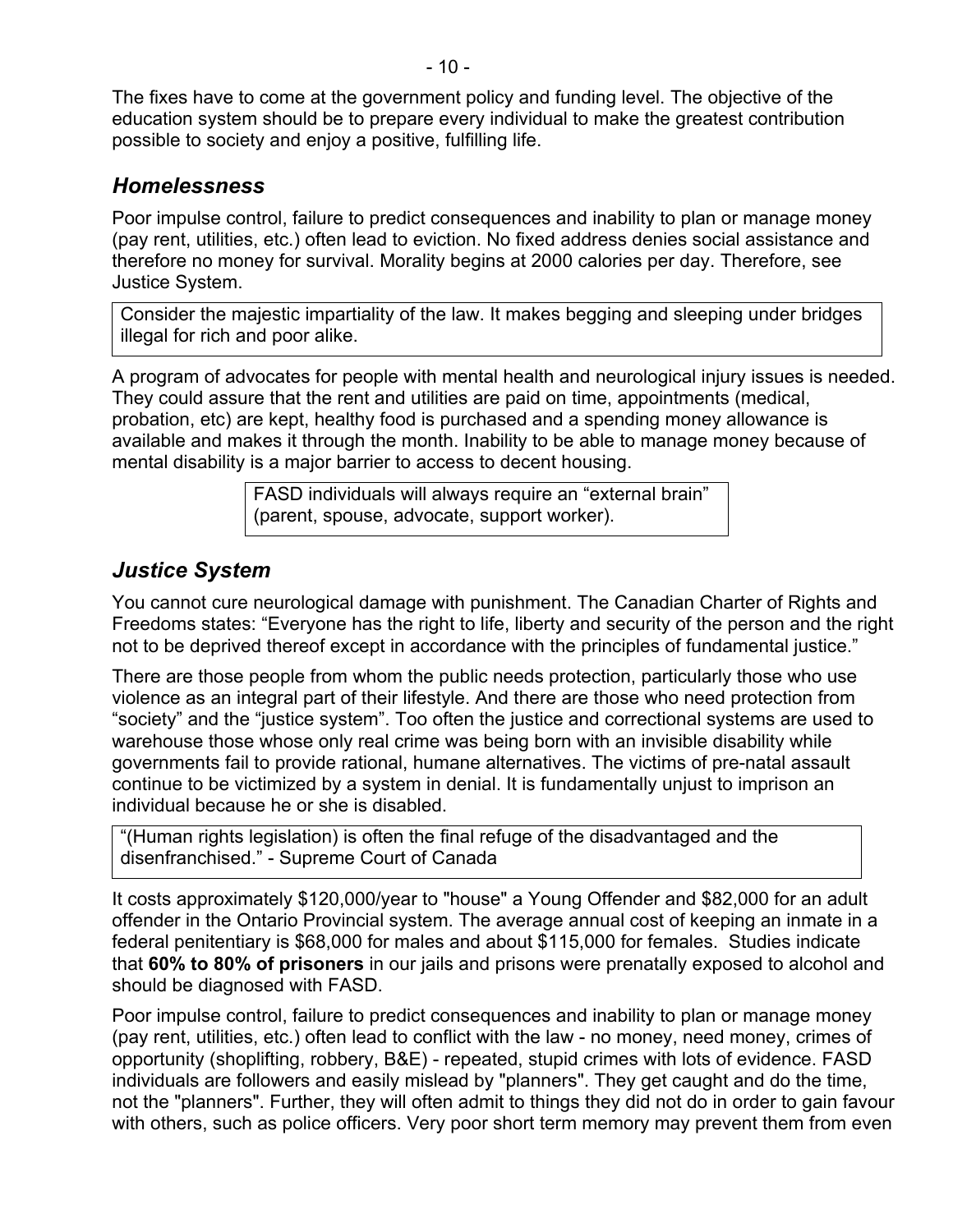remembering whether or not they did something, so if someone else says they did it, it must be true.

Poor impulse control, failure to predict consequences, poor social skills and hormones often lead to inappropriate sexual behaviour and conflict with the law. With a more sophisticated, socially skilled, intelligent individual it is called seduction. With FASD it becomes sexual assault, stalking or indecent acts.

Poor short term memory, poor impulse control, failure to predict consequences and inability to plan, almost guarantees they will violate probation or parole and be recycled into jail. The courts must stop creating conditions that guarantee failure.

Many lawyers and judges are constantly surprised to see the same clients charged with the same offences, time after time. You would think they (lawyers and judges) would suspect something is wrong. Insanity is continuing to do the same thing over and over, expecting a different result. So why do police, lawyers and judges continuously recycle the same people through the system expecting that punishment will teach them a lesson? With prisons bursting at the seams, why do politicians think zero tolerance is the solution to cure those who break the law?

How does a person with FASD feel? Individuals with FASD are overly sensitive to environmental stimulation. They have difficulty coping with sensory stimulation like noise, crowds, being pushed or shoved. When they feel overwhelmed, they may withdraw and shutdown or they may act in an aggressive manner.

A lifetime of being picked on, teased, bullied, put down, reviled and punished, leads to a terrible self-image and triggers an instinctive fight or flight reaction. The trigger incident may be minor by normal standards but seen as the straw that broke the camel's back. If the reaction is "fight", the ensuing defensive rage may not be limited to a "reasonable" level of defence but could escalate to an unpredicted level. The consequences can be serious. If the reaction is "flight", it can lead to running away or suicide.

FASD individuals, most of them undiagnosed, suffer from imbalanced brain chemistry. Those who are diagnosed and who receive proper intervention are prescribed a variety of medications, depending on their specific case. Most FASD individuals have ADD, ADHD for which they are often prescribed stimulants such as Dexedrine, Ritalin, Clonidine, etc. Many are bi-polar/manic depressive and can be helped with lithium. Many have a variety of seizures and are prescribed drugs such as Zoloft or Tegritol.

However, many are either not diagnosed or fail to receive proper medical care or simply cannot afford prescription medications. They will try to self-medicate using drugs such as alcohol, marijuana, cocaine and other street drugs. Dexedrine and Ritalin are among the more popular street drugs, for a good reason. Self-medication is rarely successful and leads to conflict with the law, time in hospital emergency wards, or the morgue.

Access to proper diagnostic services is critical, followed by proper access to and supervision of legitimate medication. Such facilities are not available to street people.

Self-medicating substance abuse, poor impulse control, failure to predict consequences and a twitch in the kilt lead to unplanned pregnancy and a new generation of FASD individuals. The cycle continues.

In the short term, prevention is expensive. But in the long term, the cost of preventing the secondary disabilities of FAS/FAE is much, much cheaper than the cost of institutionalizing through prison or hospitals.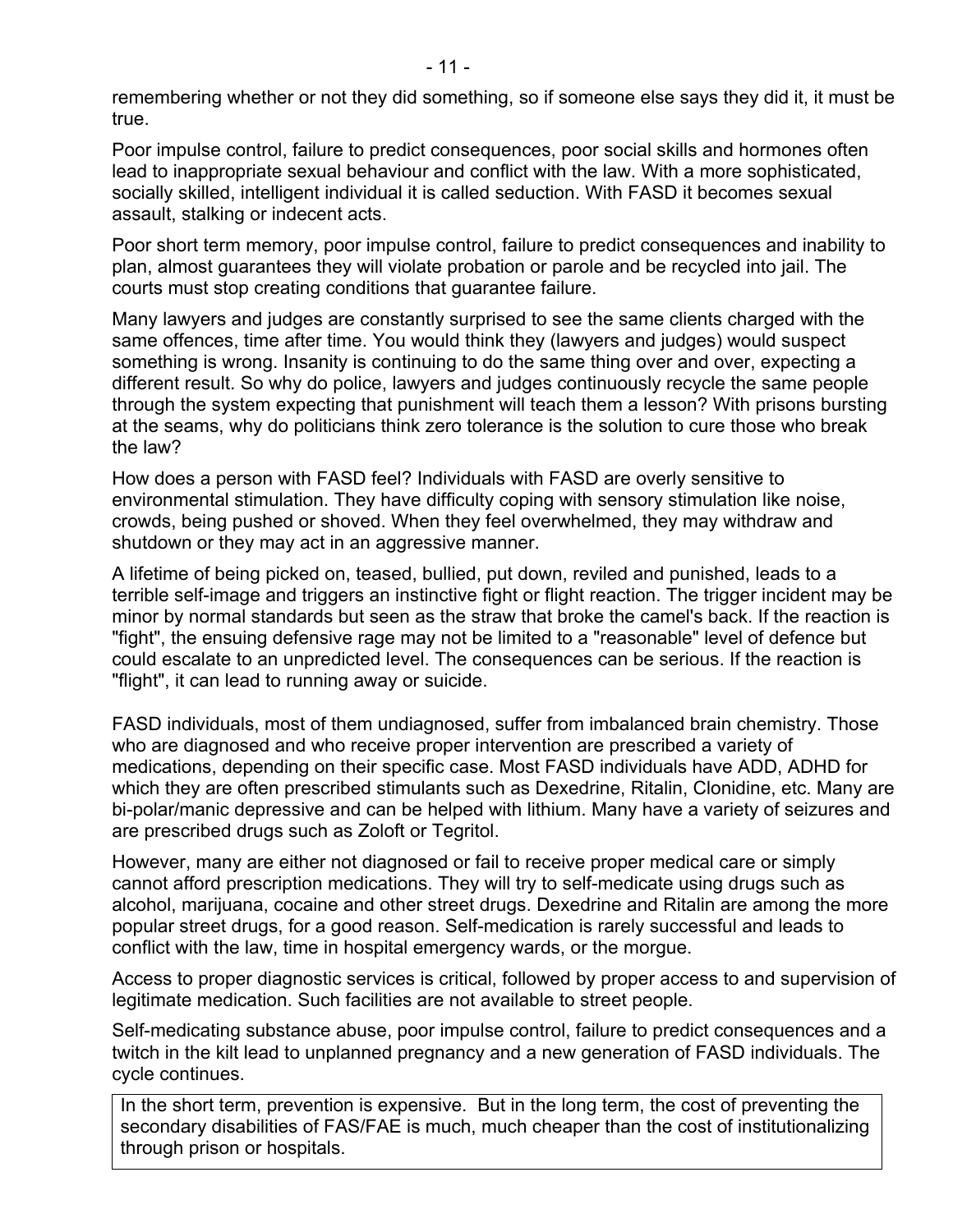In 1919, Dr. Frank Crane wrote:

"The criminal class is just as much of a humbug, as artificially produced, unnecessary, and maintained in ignorance, as the high-born class of Europe, the hierarchy of ancient Egypt, or the castes of India.

Any class, any exclusive group, is an enemy to democracy, whether the elect be saints or sinners. The criminal class exists simply because society creates and maintains it.

Our whole police system is built on the vicious theory that once a criminal a man must remain a criminal. We drive the weak-willed out like lepers, and handle them as snakes and not as human creatures. At first they may have sought crime of their own free wills; at last we will not allow them to follow any other business.

Call men criminals and you make them so. Our criminal law, with its prisons and gallows-trees, is the greatest source of crime. It manufactures lawbreakers. It drives men to crime as a livelihood.

There is but one sure way to treat wrongdoers, and that is to treat them as human beings, to help, cure, and strengthen them."

Unfortunately, not much has changed since then.

#### *Personal Supports and Income*

A single disabled adult on the Ontario Disability Support Program receives Basic Needs \$516 + Shelter up to \$414 for a total of \$930.00. Many families care for permanently dependent adult children with disabilities. If they are living with their parents, \$930.00 is reduced to \$708.00 per month, a reduction of \$222.00 or 24%. Why is there a financial discriminatory penalty against the disabled individual and the parents? I know of no apartments in Ontario that rent for \$414 per month. This is discrimination in access to health care, accommodation and personal supports based on disability and blood relationship. The reduction would not occur if they were living with a non-family member. This is denial of access to care.

A single individual on ODSP can earn part-time income up to \$160 per month after tax on net earnings plus they may keep 25% of the balance up to a very low limit. If they are living at home with their parents, they cannot even earn up to the amount they would have received without working but living alone with no supports. The costs to the parents of supporting and caring for a disabled child or adult are far in excess of the maximum ODSP available.

Individuals who must rely on disability support income are severely restricted in their access to housing, personal supports, decent food, clothing, education, recreation and many of the "luxuries" those without disabilities take for granted. They are simply not allowed to earn, receive or keep sufficient income. If they do find a job, they fear leaving disability supports because if the job does not work out for any reason, they will have great difficulty getting back onto the system.

If they try to start a small business, they will be cut off supports after 30 days. The only two businesses that are profitable within 30 days are prostitution and drug pushing. They are trapped in their bodies and trapped by "the system".

Some are forced to break the law to survive. Some fail to report earned income of a few dollars and are severely punished if caught. Others in the non-disabled community can break the law for millions of dollars with impunity. Consider the majestic impartiality of the law. It makes begging and sleeping under bridges illegal for rich and poor alike.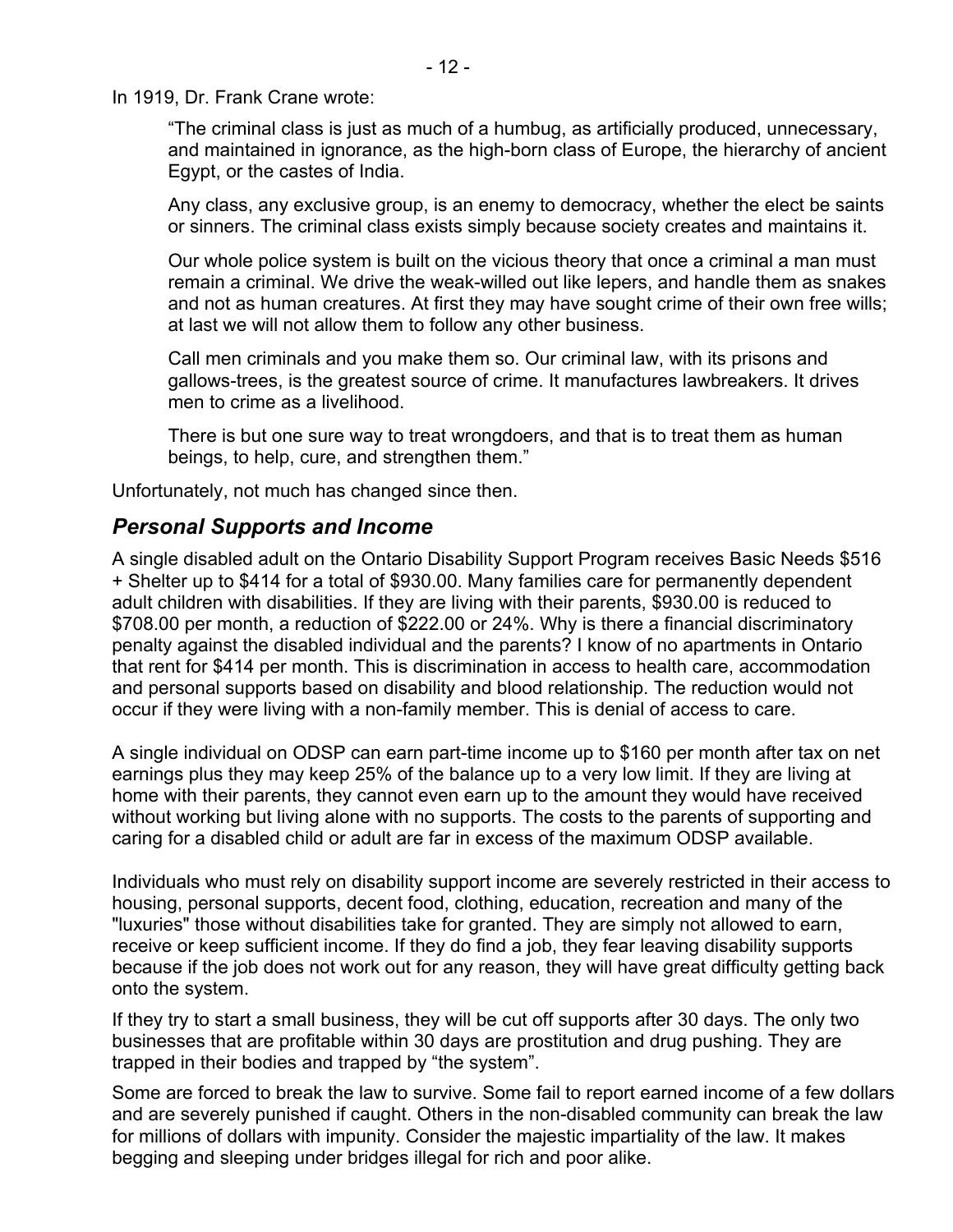Let's get this straight. If they live in poverty-stricken isolation on ODSP, the government will give them between \$8,500 and \$11,000 per year. If they throw a brick through a store window, the government will spend \$82,000 per year to jail them and provide shelter, food, clothing, recreation, education, medical services, companionship and the certainty they will be taken care of. Frankly, as a parent and taxpayer, I find that logic appalling, degrading and disgusting. I hope you do too.

In Ontario, Disability and Social Assistance supports are reduced by any outside income or family resources that may be provided. If a disabled child or adult inherits money, that money must first be depleted completely before government will provide financial support. The individual must become destitute before receiving assistance. This guarantees permanent dependence in poverty. If the disabled individual receives a gift of money, that must be declared as income and the government will reduce their payments accordingly. If a disabled child, adult or spouse receives court ordered support under the Family Law Act or the Divorce Act, the government payments are reduced accordingly and there is no net benefit to the recipient of the support. Poverty is mandated by law.

Poverty is a horrible destroyer of self-esteem, self-worth, confidence, ambition and the ability to positively contribute to society. Yet many individuals with both visible and invisible disabilities can make enormous contributions to this country.

Nobody chooses to become disabled. We have to stop treating people as if their disability is voluntary and they could "fix it" if they wished. **We have to stop erecting visible and invisible barriers to their success.** 

## *Health Care*

The right to decent health care is a fundamental right in Canada. In reality, it is a fundamental human right. Our system is one of the best in the world. Canadians are such a placid people that perhaps the only thing that could cause a revolution is if politicians tried to destroy our universal health care system. Contrary to popular media hype, our health care system is not broken. It works wonderfully and simply needs a bit of fine tuning.

One area that could be fixed is universal availability of prescription drugs to those with FASD and other invisible disability issues. Prescription drugs are available to those on social assistance and disability income supports. They are not available to the working poor with disabilities. They are not available to the homeless who cannot receive social assistance and who consequently self-medicate and feed the justice system.

The Canadian Paediatric Society in their Position Statement on Fetal Alcohol Syndrome states:

"Children across Canada do not have equal access to diagnostic and intervention services. For example, status Indians are funded for more comprehensive services than non-status individuals in northern Saskatchewan, despite having the same range of problems. Training of early childhood education specialists, school psychologists, occupational and physiotherapists should also be covered globally. Funding should not depend on a formal diagnosis of FAS. Because of waiting lists and the lack of a definitive diagnosis, the 'window of opportunity' for dealing with behavioural abnormalities and preventing secondary disabilities is often missed. Currently, only children who are labelled as 'disabled' can access funding. FAS and related developmental and physical conditions should be considered disabilities that are eligible for financial help. Funding for FAS must be global, with each jurisdiction contributing to a 'pot' from which all children can benefit. This would require unprecedented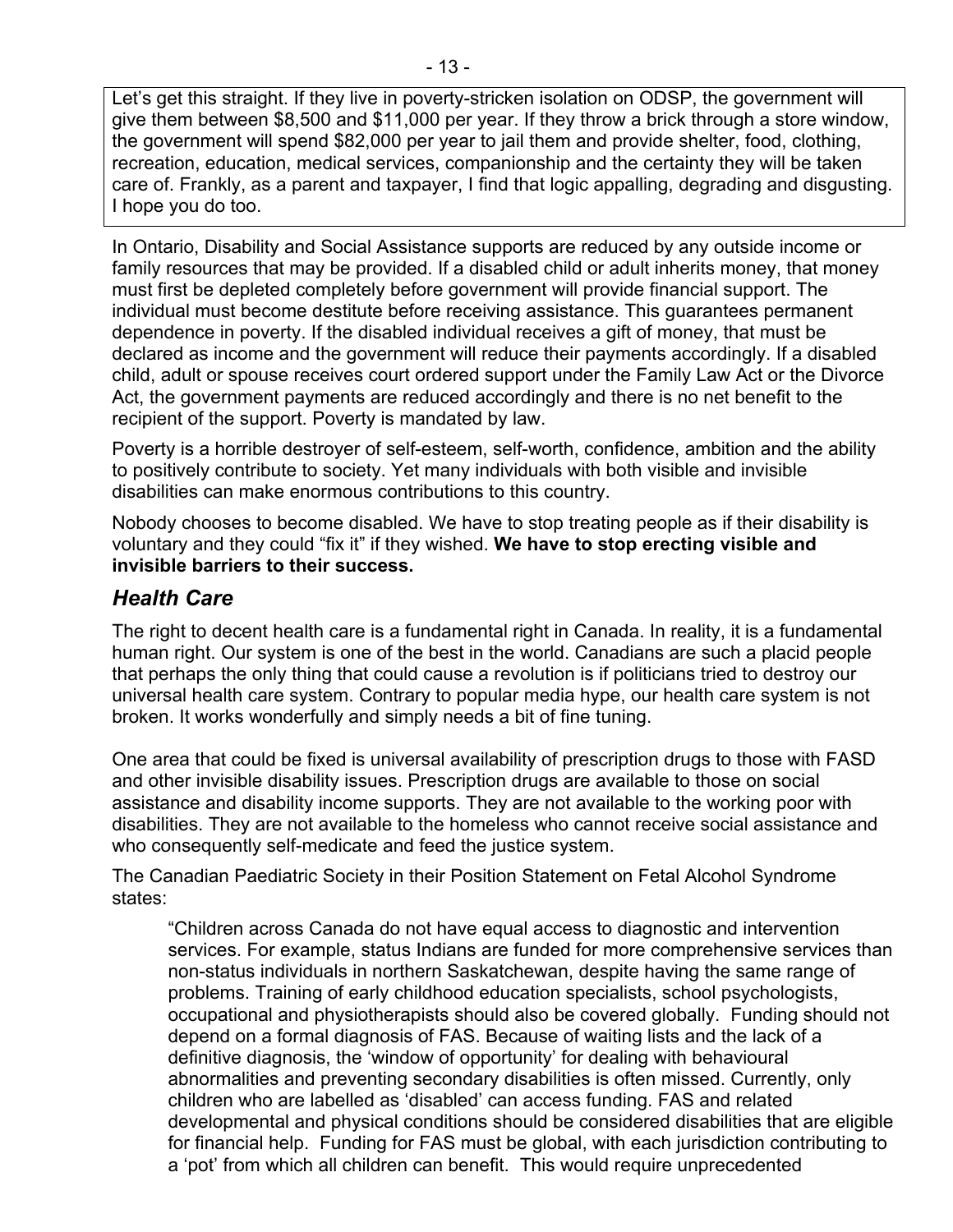cooperation between the federal government, provincial governments, social services, native bands and departments of education."

The Canadian Paediatric Society recommends that the following measures be taken to prevent, diagnose and manage FAS.

 Primary prevention of FAS should involve school based educational programs; early recognition; treatment of at-risk women; and community sponsored, culturally-centred programs. Health care providers should ask women about their drinking habits, whether or not they are pregnant.

 Health care providers play an important role in identifying babies or children with FAS. They should become familiar with the screening tools that are available to diagnose the condition in children at various ages.

 If behavioural or physical abnormalities consistent with FAS are identified, intervention should begin without delay, even before a definitive diagnosis is made.

Intervention programs should involve the child's family and community.

 FAS diagnostic and treatment services require a multidisciplinary approach, involving physicians, psychologists, early childhood educators, teachers, social service professionals, family therapists, nurses and community support circles.

 Diagnostic and treatment services should be publicly funded and available to all Canadians, regardless of their ethnicity, status (e.g., status and non-status aboriginals), place of residence or income.

Interventions should continue to be evaluated for effectiveness.

 To ensure that all children have access to the appropriate services and support, cooperation is required at various levels and across various sectors: federal government; provincial ministries of health, social services and education; and local community groups.

 Individuals and groups providing diagnostic and treatment services should take a culturally based, holistic approach.

#### *Conclusion*

Where services are lacking, omitted or not available, our children, whatever their ages, die - frozen in the snow bank, through suicide, through drug overdosing and complications, by being on the street, falling prey to predators, falling prey to abusers, making high risk decisions, falling into high risk behaviours, unable to keep jobs, lack of shelter and nutrition, and on and on and on.

There are serious barriers to access to almost every area of life that confront those individuals with invisible disabilities. They include obtaining diagnostic and treatment services in the health care system; surviving the education system with the skills and opportunities to build a decent life; access to employment or a decent level and flexibility of financial supports where needed; and security of the person guaranteed in the Canadian Charter of Rights and Freedoms from a justice system that tries to cure brain damage with punishment. Most of the problem areas are controlled by one or more government ministries, departments, boards or agencies. Most can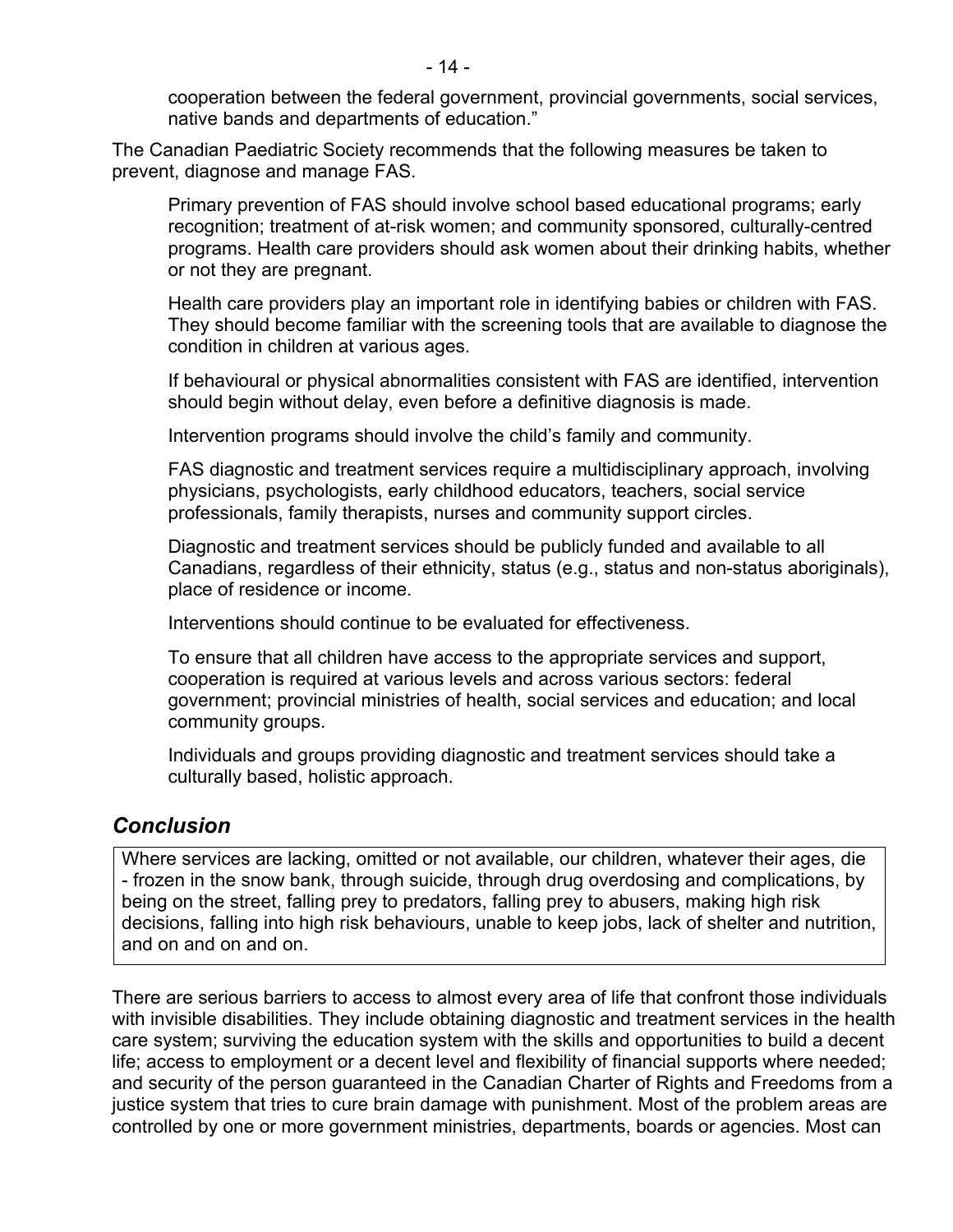be fixed by simple policy changes as well as by education of the public service who administer the policies.

Canada spends over \$12 billion annually on the justice system alone. More than half the cost (well over \$6 billion) is related to the fall-out from alcohol consumption. The costs of alcohol consumption and the related disabilities inflicted on our children, on health care, education, social services, industry and families is astronomical. The cost in terms of human suffering is tragic and absolutely unacceptable. The beverage alcohol industry provides a mere \$3.2 billion annually in taxes and continues to produce a "legal" drug that inflicts death and disability on tens of thousand of people annually. There is something clearly wrong with the equation.

"If you want to play, you have to pay." The beverage alcohol industry should be paying the full shot for the damages they cause and all the money should be going back to the grassroots level those they negatively affect. As it is now, none of the money gets to those who have to deal with these issues face-to-face on a daily basis.

A conservative estimate is that each FAS individual will cost the taxpayer some \$3 million in their lifetime. The direct 15 year cost of one FAS child to one family has now exceeded \$1.5 million, and still counting. The lifetime costs to affected individuals and their families are incalculable.

The Ontario Government is the sole distributor of beverage alcohol in Ontario. Both government and industry are fully aware of the massive damage to individuals and society caused by beverage alcohol. The entire manufacturing and distribution chain is jointly culpable. Government policy controls alcohol's advertising, promotion, distribution and pricing. It is time governments went into rehab to get over their ridiculous addiction to beverage alcohol taxes. Unfortunately, about 10% of the policy makers are actually addicted to alcohol itself and another 15% to 20% drink to a level that places them at high risk. Denial is not just a river in Egypt.

Prevention of disabilities is always preferred, and in the case of prenatal alcohol exposure, that includes investing in educating our young people beginning in the early primary grades; tightening the rules and taxes on alcohol distribution to more realistically reflect the true costs financially and in human terms; provide more treatment facilities and supports for those with alcohol addictions; and deal with the root causes of alcohol addiction particularly in relation to poverty.

For those who are already affected by Fetal Alcohol Spectrum Disorders:

- Remove the barriers to health care diagnosis and treatment, including prescription medication.
- Properly fund special education support programs and staff.
- If a child qualifies for the Special Services At Home Program, permit that support to be able to carry through into the school. This calls for ministerial co-operation, not turf wars.
- Waive the Grade 10 Literacy Test requirement for the Ontario Secondary School Graduation Diploma for children diagnosed with FASD. Frankly, the entire concept of the Grade 10 Literacy Test being an absolute requirement for an OSSGD is repugnant and also discriminates against recent immigrants. It should be scrapped completely.
- Provide decent personal economic supports, flexibility and security to raise those with disabilities from economic poverty, deprivation and desperation so they can fully participate in the life of this country. Their disabilities should entitle them to a decent